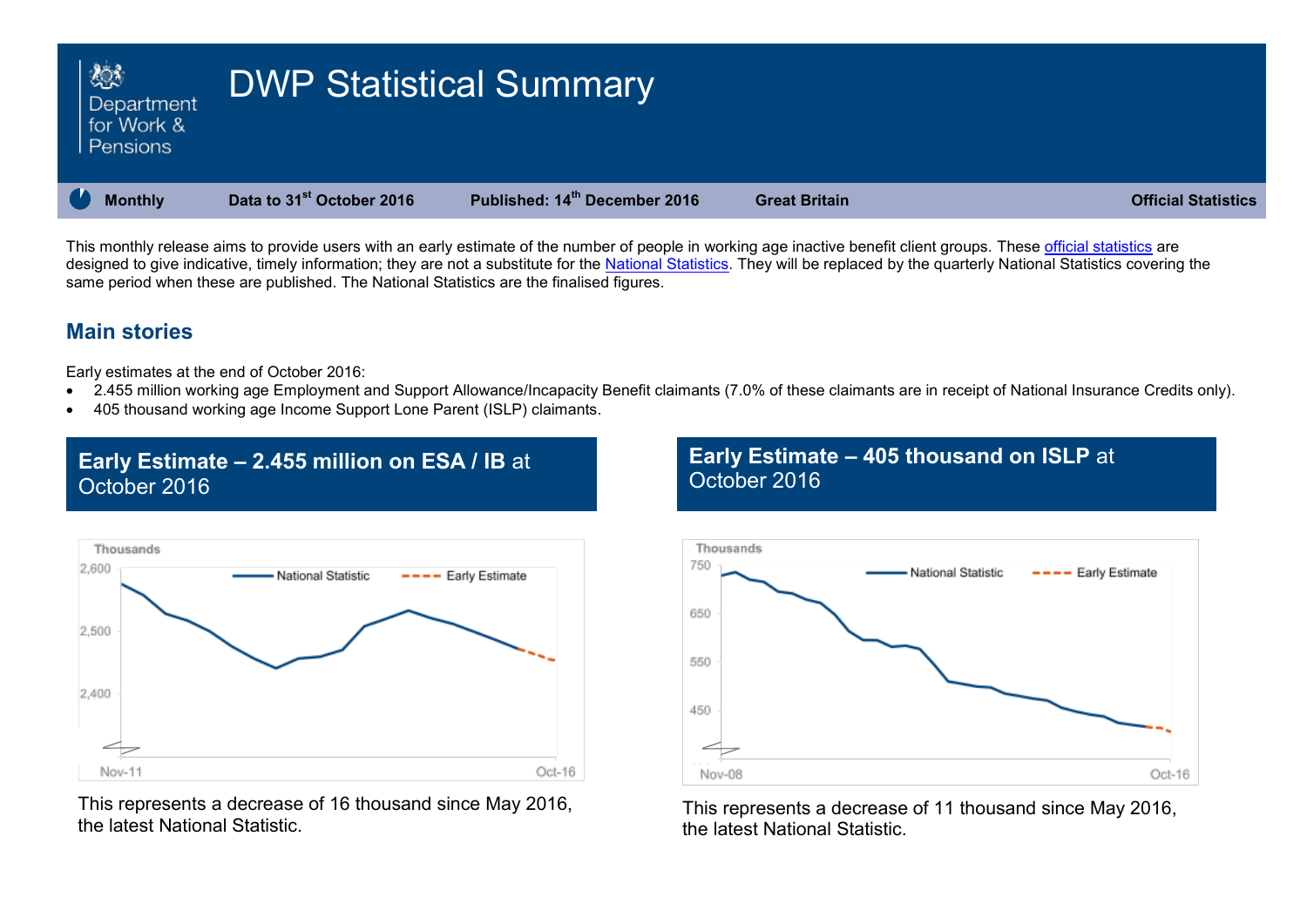<span id="page-1-0"></span>

**Lead Statistician:** Tanimola Obasaju tanimola.obasaju@dwp.gsi.gov.uk **DWP Press Office:** 0203 267 5144 Thoughts? We welcome feedback

Published: 14<sup>th</sup> December 2016 Next edition: 18<sup>th</sup> January 2017 ISBN: 978-1-78425-701-9

## **What you need to know**

This release contains the latest early estimates on the number of people in working age inactive benefit client groups up to  $31<sup>st</sup>$  October 2016. The monthly early estimates for working age inactive benefit client groups are primarily sourced from data originally collected via administrative systems and are designed to give indicative, timely information; they are not a substitute for the National Statistics. They will be replaced by the quarterly National Statistics covering the same period when they are published. The National Statistics are the finalised figures.

The Office for National Statistics publishes the claimant count every month, one month in arrears. Consequently, the Early Estimates focus on the economically inactive groups of "incapacity benefits and Employment and Support Allowance" and "Income Support lone parents". The main reason for the lag in the National Statistics release is because we have to wait three months for a small but significant number of late claims to be processed. Waiting for these late claims makes the National Statistics figures more accurate than the early estimates where we simply predict the number of late claims based on historical levels.

To give an indication of their accuracy, over the period July 2015 to June 2016 the early estimates for ESA/IB have been revised by an average of 0.1%, with the biggest revision being 0.26% and the smallest being 0.03%. The early estimates for ISLP have been revised by an average of 0.2%, with the biggest revision being 0.55% and the smallest being less than 0.01%.

[Universal Credit](https://www.gov.uk/government/collections/universal-credit-statistics) was introduced in April 2013 in certain pathfinder areas of North West England. Since October 2013, it has progressively been rolled out to other areas. It is now available in all Jobcentre Plus offices to single claimants, and is being expanded across the country to include all claimant types via the full service. Universal Credit will replace income-related Employment and Support Allowance and Income Support amongst other benefits.

A small number of claimants who would have previously claimed income-related Employment and Support Allowance and Income Support are now claiming Universal Credit. The overall impact of Universal Credit on these statistics is therefore expected to be minimal. This will however vary for different areas of the country, particularly where Universal Credit has been in operation the longest such as the North West of England.

These statistics were released on 14<sup>th</sup> December 2016 according to the arrangements approved by the UK Statistics Authority.

These statistics were produced in accordance with the Statistics and Registration Service Act 2007 and comply with the Code of Practice for Official Statistics.

This means that the statistics:

- meet identified user needs:
- are well explained and readily accessible;
- are produced according to sound methods; and
- are managed impartially and objectively in the public interest.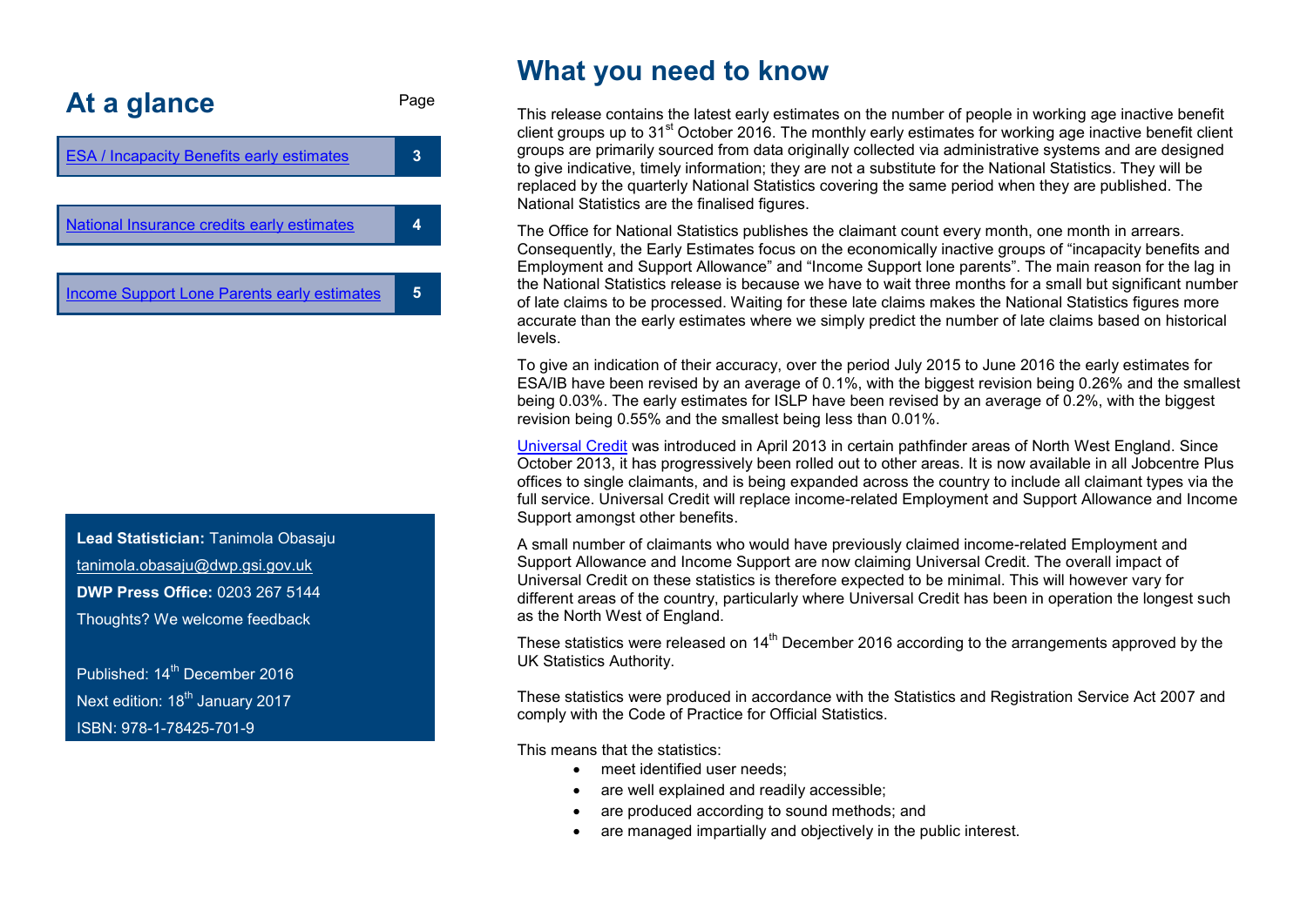# <span id="page-2-0"></span>**Early Estimates of Employment and Support Allowance/Incapacity Benefits Client Group**

An estimate of the number of working age people claiming Employment and Support Allowance/Incapacity Benefits (in advance of the National Statistics publication).

## <span id="page-2-1"></span>**Early estimates suggest a fall in the number of working age people claiming ESA/Incapacity Benefits**

#### **National Statistics to May 2016 and early estimates: June 2016 to October 2016**



| סו∪∠               |                            |                            |
|--------------------|----------------------------|----------------------------|
|                    | <b>National Statistic</b>  | <b>Early Estimate</b>      |
| <b>Time Series</b> | <b>Number of Claimants</b> | <b>Number of Claimants</b> |
|                    | (Thousands)                | (Thousands)                |
| <b>Nov-14</b>      | 2,520.27                   |                            |
| $Feb-15$           | 2,533.22                   |                            |
| May-15             | 2,521.17                   |                            |
| Aug-15             | 2,512.09                   |                            |
| <b>Nov-15</b>      | 2,498.79                   |                            |
| Feb-16             | 2,485.33                   |                            |
| May-16             | 2,471.32                   |                            |
| $Jun-16$           |                            | 2,470.00                   |
| Jul-16             |                            | 2,465.00                   |
| Aug-16             |                            | 2,460.00                   |
| Sep-16             |                            | 2,455.00                   |
| Oct-16             |                            | 2,455.00                   |

#### **Table 1.1**: Working-age ESA/IB client group November 2014 to October 2016

**The working-age ESA/IB early estimate for October 2016 is 2.455 million to the nearest 5,000.** This represents a decrease of around 16,000 (0.7 per cent) since May 2016 (the latest National Statistic).

From October 2008 ESA replaced Incapacity Benefit (IB) and Income Support paid on the grounds of incapacity for new claims. Prior to this the "incapacity benefits group" referred to claimants of IB or Severe Disablement Allowance including working age people claiming Income Support on the grounds of incapacity. From April 2013, [Universal Credit](https://www.gov.uk/government/collections/universal-credit-statistics) was introduced and will replace income-related Employment and Support Allowance as it is rolled out. See [here](#page-1-0) for more information.

When the next quarterly National Statistics are published they will be included in Table 1.1, and the monthly early estimates from this quarter will be removed.

These figures are estimates of the final National Statistic, to give an indication of their accuracy, over the past year the early estimates in Table 1.1 have been revised by an average of 0.1 per cent. See [here](https://www.gov.uk/government/uploads/system/uploads/attachment_data/file/204838/tech-doc-early-estimates-working-age-inactive.pdf) for more information.

These figures are likely to be affected by changes to State Pensions age. Please see the Welfare Reform section of the notes for further information.

The orange dotted line in the charts emphasises that the figures are estimates and official statistics.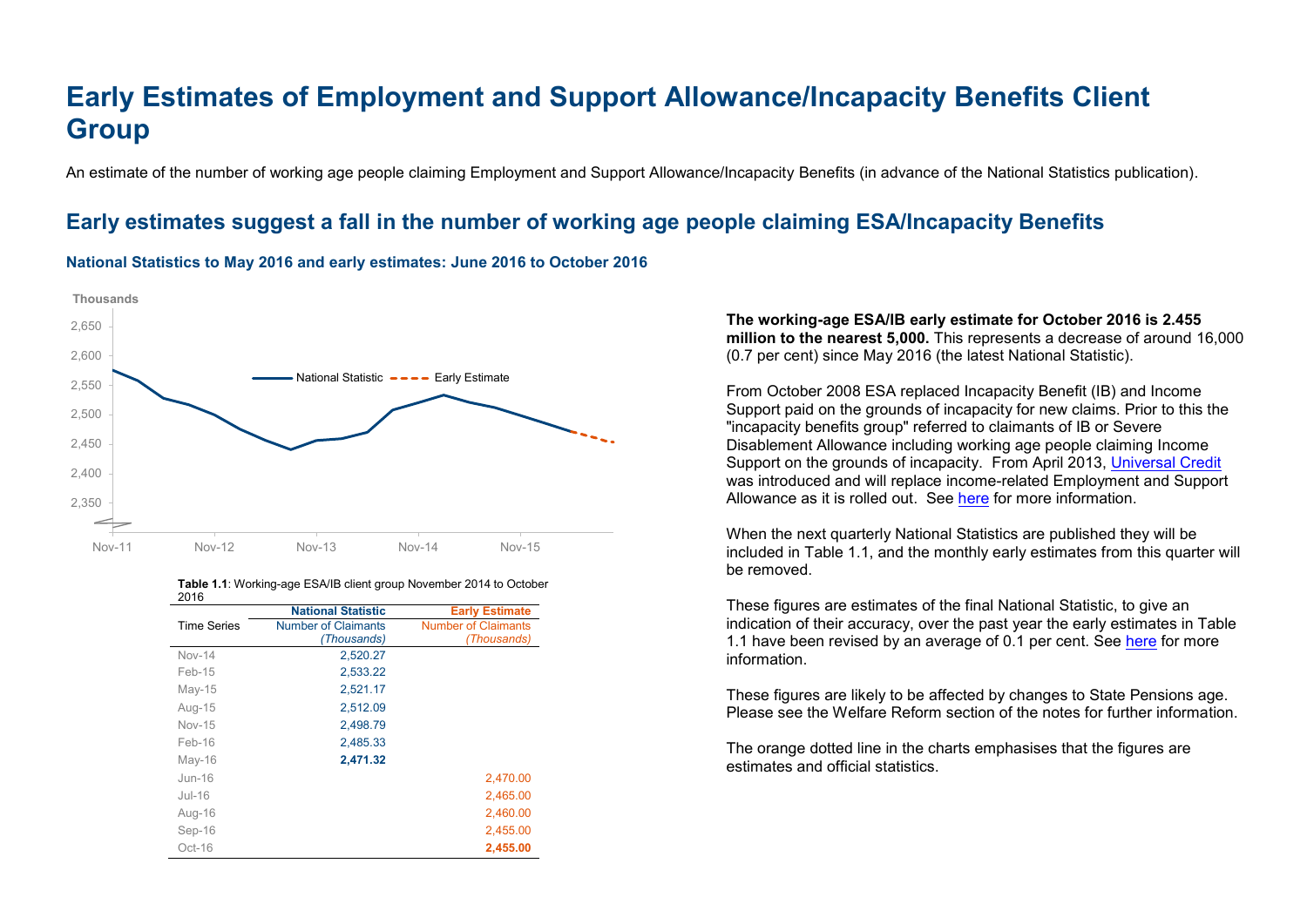# **Early Estimates of Employment and Support Allowance/Incapacity Benefits Client Group**

## <span id="page-3-0"></span>**Early estimates suggest a continued fall in the proportion of working age people claiming National Insurance (NI) credits only**



#### **National Statistics to May 2016 and early estimates: June 2016 to October 2016**

#### **Table 1.2**: Working-age ESA/IB client group claiming NI credits only November 2014 to October 2016

|                    | <b>National Statistic</b><br><b>Source Data</b> | <b>Early Estimate</b>     |
|--------------------|-------------------------------------------------|---------------------------|
| <b>Time Series</b> | <b>National Insurance</b>                       | <b>National Insurance</b> |
|                    | <b>Credits Only</b>                             | <b>Credits Only</b>       |
|                    | (Percentage)                                    | (Percentage)              |
| <b>Nov-14</b>      | 7.8%                                            |                           |
| Feb-15             | 7.6%                                            |                           |
| $Mav-15$           | 7.6%                                            |                           |
| Aug-15             | 7.5%                                            |                           |
| <b>Nov-15</b>      | 7.4%                                            |                           |
| Feb-16             | 7.3%                                            |                           |
| May-16             | 7.2%                                            |                           |
| $Jun-16$           |                                                 | 7.2%                      |
| $Jul-16$           |                                                 | 7.0%                      |
| Aug-16             |                                                 | 7.0%                      |
| Sep-16             |                                                 | 7.0%                      |
| $Oct-16$           |                                                 | 7.0%                      |

**The working-age ESA/IB early estimate for October 2016 has decreased by around 16 thousand since May 2016** (the latest National Statistic).

In October 2016 approximately 93.0% of claimants were in receipt of benefit payments from Incapacity Benefit (IB), Severe Disablement Allowance (SDA), Employment and Support Allowance (ESA), Income Support (IS) or Pension Credit (PC).

The remaining **7.0% received National Insurance credits only** (i.e. no payment of IB, SDA, ESA, IS, PC). A noticeable rise in the proportion of claimants receiving National Insurance credits was seen in May 2012. This is due to the introduction of a 365 day limit on receipt of contribution based ESA for those in the Work Related Activity Group on 1 May 2012.

When the next quarterly National Statistics figure is available it will be included in Table 1.2, and the monthly early estimates from this quarter will be removed.

The orange dotted line in the charts emphasises that the figures are estimates and official statistics.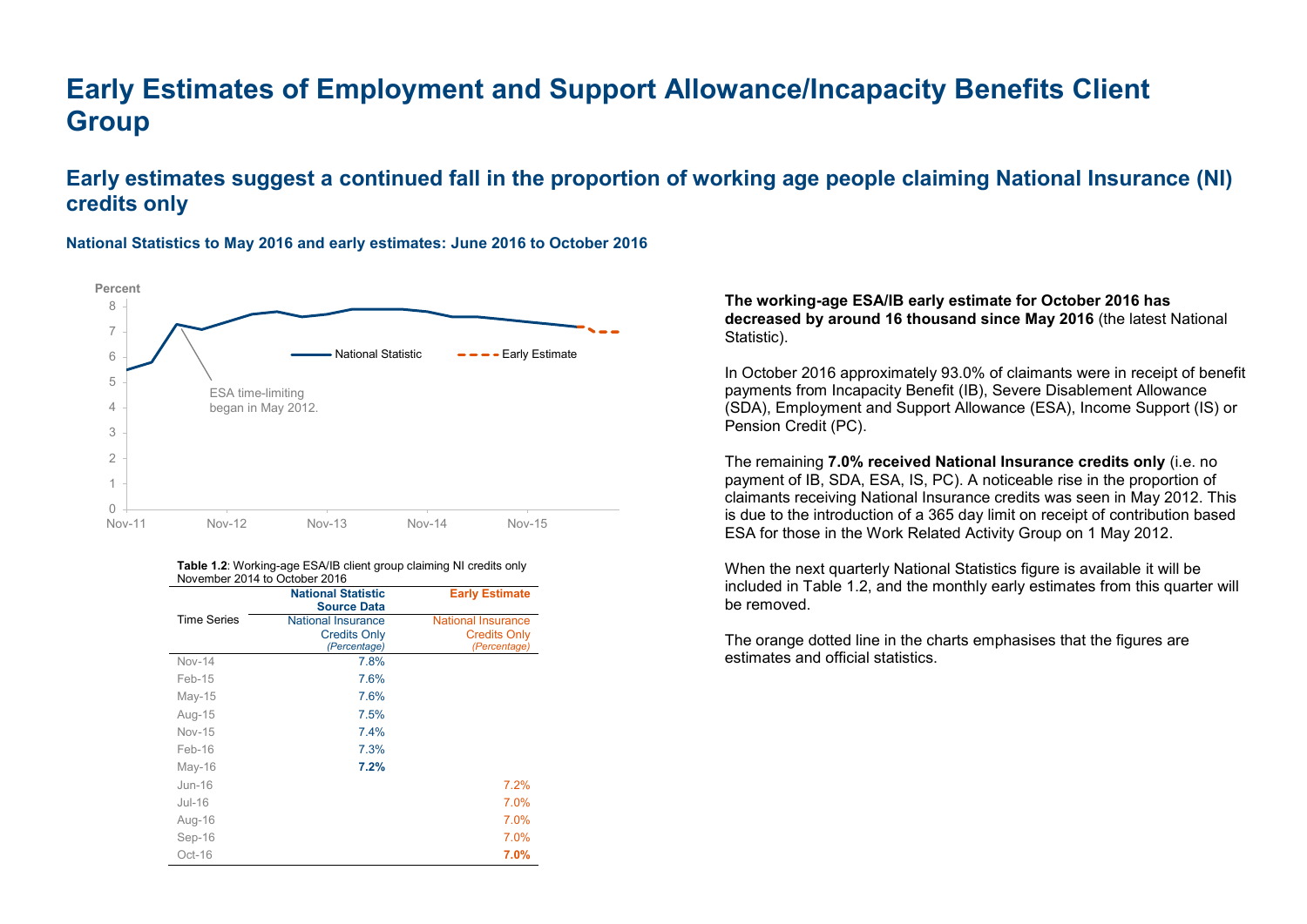## <span id="page-4-0"></span>**Early Estimates of Income Support Lone Parent (ISLP) Client Group**

An estimate of the number of working age people claiming Income Support (with a child under 16 and no partner) in advance of the National Statistics publication.

## **Early estimates suggest a continued fall in the number of people in the Income Support Lone Parent client group**

#### **National Statistics to May 2016 and early estimates: June 2016 to October 2016**



#### **Table 2.1**:ISLP client group November 2014 to October 2016

|                    | <b>National Statistic</b>                 | <b>Early Estimate</b>                     |
|--------------------|-------------------------------------------|-------------------------------------------|
| <b>Time Series</b> | <b>Number of Claimants</b><br>(Thousands) | <b>Number of Claimants</b><br>(Thousands) |
| $Nov-14$           | 455.53                                    |                                           |
| $Feb-15$           | 448.11                                    |                                           |
| $May-15$           | 441.62                                    |                                           |
| Aug-15             | 437.38                                    |                                           |
| <b>Nov-15</b>      | 424.56                                    |                                           |
| Feb-16             | 420.34                                    |                                           |
| $Mav-16$           | 416.49                                    |                                           |
| $Jun-16$           |                                           | 415.00                                    |
| $Jul-16$           |                                           | 415.00                                    |
| Aug-16             |                                           | 415.00                                    |
| Sep-16             |                                           | 410.00                                    |
| Oct-16             |                                           | 405.00                                    |

**The working-age ISLP early estimate for October 2016 is 405 thousand to the nearest 5,000.** This represents a fall of around 11,000 (2.8 per cent) since May 2016 (the latest National Statistic).

The figures are estimates of the final National Statistic, to give an indication of their accuracy, over the past year the early estimates have been revised by an average of 0.2 per cent. See [here](https://www.gov.uk/government/uploads/system/uploads/attachment_data/file/204838/tech-doc-early-estimates-working-age-inactive.pdf) for more information.

The number of lone parents claiming Income Support has been affected by the Lone Parent Obligations policy changes which came into effect from 24 November 2008. As a result, new and repeat claimants with the following conditions were no longer entitled to Income Support:

- A youngest child aged 12 or over from November 2008;
- A youngest child aged 10 or over from October 2009;
- A youngest child aged 7 or over from October 2010.

The Welfare Reform Act 2012 introduced further changes and from May 2012 lone parents are only eligible to claim Income Support until their youngest child is five years old.

The age at which men and women reach State Pension age is gradually increasing. This will introduce a small increase to the number of working age benefit recipients and a small reduction to the number of pension age recipients.

From April 2013, [Universal Credit](https://www.gov.uk/government/collections/universal-credit-statistics) was introduced and will replace Income Support as it is rolled out. See [here](#page-1-0) for more information.

When the next quarterly National Statistics are published they will be included as a National Statistic in Table 2.1, and the monthly early estimates for this quarter will be removed from Table 2.1.

The orange dotted line in the chart emphasises that the figures are estimates and official statistics.